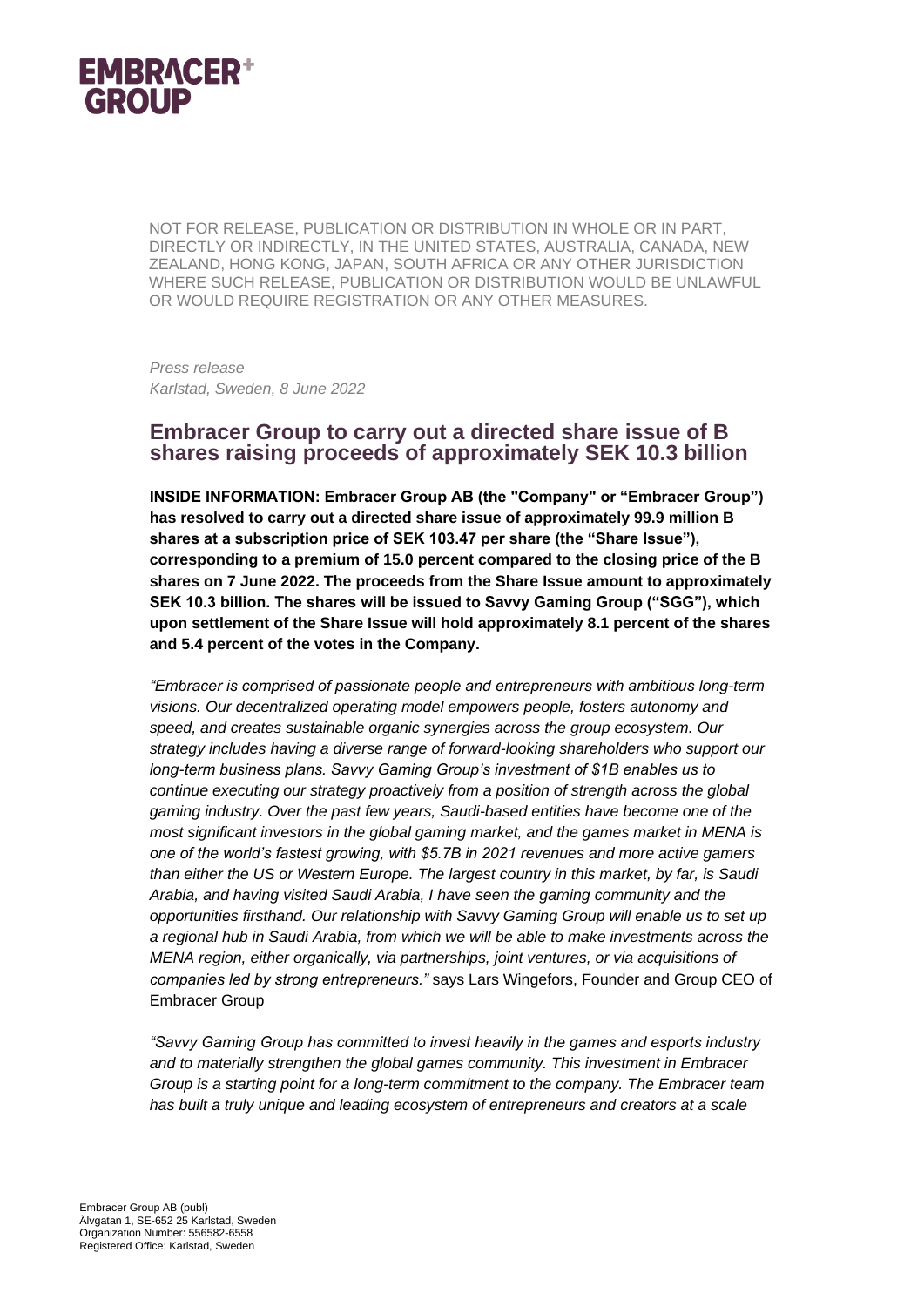

which we believe will continue to generate enormous value for the games community in *the coming years. We are very much looking forward to strengthening our relationship and supporting Embracer as they execute on their global strategy."* says Brian Ward, CEO of Savvy Gaming Group

# **The Share Issue**

The Share Issue in short:

- The subscription price in the Share Issue is SEK 103.47 per share and has been determined by the Board of Directors of the Company following arm's-length negotiations with SGG based on the current share price of Embracer's B shares. The subscription price corresponds to a premium of 15.0 percent compared to the closing price of SEK 89.97 on 7 June 2022 for Embracer's B shares on Nasdaq First North Growth Market.
- The Share Issue consists of a total of 99,884,024 B shares and will be divided into two tranches where one tranche corresponding to 47,115,105 B shares will be resolved by the Board of Directors based on the authorization granted by the extra general meeting on 7 January 2022 and subject to payment and settlement in June 2022. It is envisaged that the second tranche, corresponding to 52,768,919 B shares, will be subject to resolution, subscription, payment and settlement during July / August 2022. Since the board utilizes the whole current authorization from 7 January 2022, the board will summon an extra general meeting shortly following the publication of this press release.
- Through the Share Issue, the Company will receive gross proceeds of approximately SEK 10.3 billion, before transaction costs.

Through the Share Issue the Company further strengthen its institutional shareholder base with a significant long-term shareholder. SGG has agreed, with customary exceptions, to a lock-up of 360 calendar days after 8 June 2022 with the clear intention to be a long-term shareholder and to continue to support Embracer's future growth and M&A ambitions.

#### **Use of proceeds**

The Company intends to use the net proceeds received from the Share Issue to further strengthen the Company's financial position, which will enable the Company to continue executing its successful acquisition strategy by complementing existing operations with new game publishers, game development studios or other assets.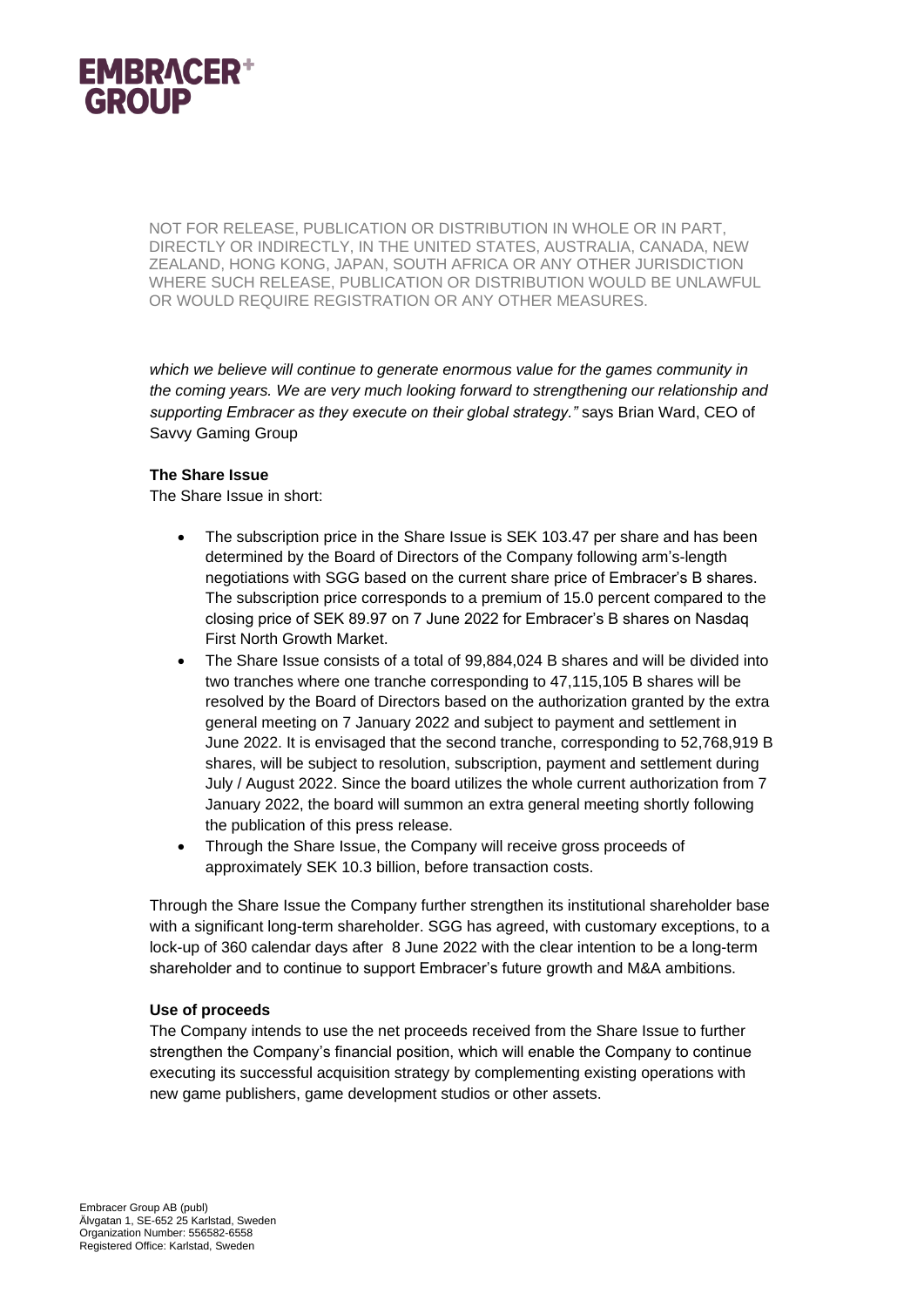

# **Deviation from shareholder preferential right**

The Company's Board of Directors has made an overall assessment and carefully considered the possibility to raise capital through a rights issue, but considers that it, for example, would entail a risk that the Company cannot provide for its capital needs and at the same time maintain an optimal capital structure. Furthermore, certain major shareholders, including Lars Wingefors AB[1], have notified the Company that they do not support a rights issue, since it for example (due to an expected customary substantial discount in rights issues, particularly in this volatile and difficult market) would entail a large dilution for the shareholders compared to the Share Issue. As the Share Issue is concluded with a premium of 15.0 percent compared to the closing price of SEK 89.97 on 7 June 2022 for Embracer's B shares on Nasdaq First North Growth Market and also, among other things, will (i) provide the Company with a significant and reputable long-term shareholder, (ii) further strengthen the Company's financial position to enable the Company to continue executing on its successful acquisition strategy in general, (iii) be conducted in a more time efficient way and at a lower cost and with less complexity than a rights issue, and (iv) the value of a strong balance sheet in the current market situation, the Board of Directors' overall assessment is that the reasons for carrying out the Share Issue overweigh the reasons that motivate the main rule that share issues are to be made with preferential rights for the shareholders. Therefore, the Board of Directors considers that there are strong reasons for deviating from the shareholders' preferential rights and that the Share Issue is also in the best interest of both the Company and its shareholders.

# **Dilution and changes in share capital, number of shares and votes**

The dilution of the Share Issue is approximately 8.1 percent of the number of shares and approximately 5.4 percent of the number of votes in Embracer Group. Through the Share Issue, the number of shares in the Company will increase by 99,884,024 to 1,234,849,852 and the number of votes will increase by 99,884,024 to 1,836,034,318 (in total 1,234,849,852 shares, divided between 66,798,274 A shares and 1,168,051,578 B shares following the Share Issue). The share capital will increase by approximately SEK 138,727.84 from approximately SEK 1,576,341.76 to approximately SEK 1,715,069.60.

#### **Advisers**

Nordea Bank Abp, filial i Sverige is Global Coordinator and Bookrunner (the "**Global Coordinator**"). Baker & McKenzie Advokatbyrå KB acts as legal counsel to the Company. Goldman Sachs acts as exclusive financial adviser and Latham & Watkins (London) LLP and Roschier Advokatbyrå AB acts as legal counsel to SGG.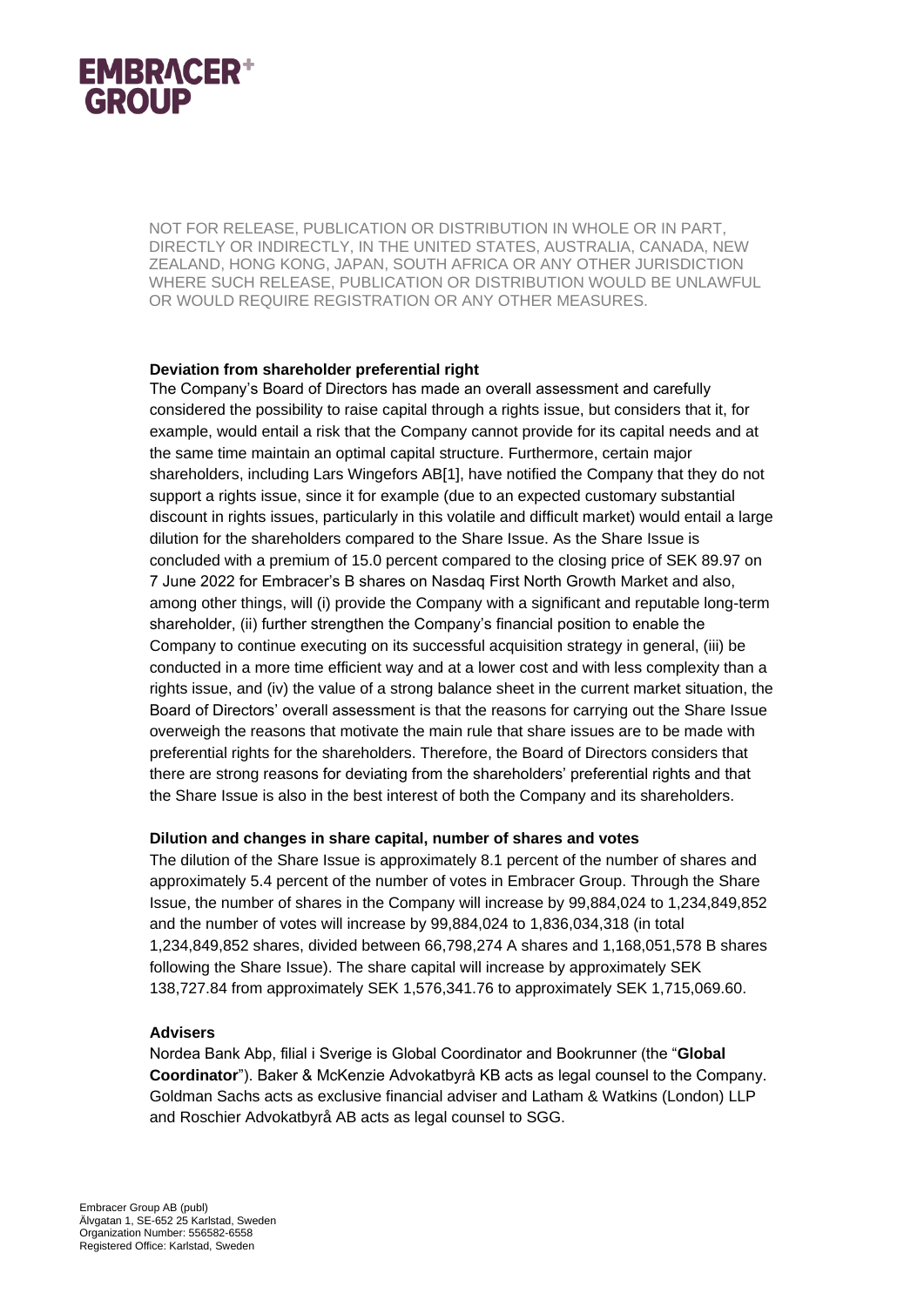

# **Responsible party**

This information constitutes inside information that Embracer Group AB is obliged to make public in accordance with the (EU) Market Abuse Regulation 596/2014. The information in this press release has been made public through the agency of the responsible person set out below for publication at the time stated by Embracer Group's news distributor Cision at the publication of this press release. The responsible person below may be contacted for further information.

**For additional information, please contact: Lars Wingefors, Co-founder and Group CEO Embracer Group AB (publ)** Tel: +46 708 47 19 78 E-mail: [lars.wingefors@embracer.com](mailto:lars.wingefors@embracer.com)

**Beatrice Forsgren, Head of Brand and Communication Embracer Group AB (publ)** Tel: +46 704 52 57 63 E-mail: [beatrice.forsgren@embracer.com](mailto:beatrice.forsgren@embracer.com)

# **About Embracer Group**

Embracer Group is a parent company of businesses led by entrepreneurs in PC, console, mobile and board games and other related media. The Group has an extensive catalog of over 850 owned or controlled franchises.

With its head office based in Karlstad, Sweden, Embracer Group has a global presence through its ten operative groups: THQ Nordic, Koch Media, Coffee Stain, Amplifier Game Invest, Saber Interactive, DECA Games, Gearbox Entertainment, Easybrain, Asmodee, and Dark Horse. The Group has 120 internal game development studios and is engaging more than 12,750 employees and contracted employees in more than 40 countries.

Embracer Group's shares are publicly listed on Nasdaq First North Growth Market Stockholm under the ticker EMBRAC B with FNCA Sweden AB as its Certified Adviser; info@fnca.se +46-8-528 00 399.

Subscribe to press releases and financial information: <https://embracer.com/investors/subscription/>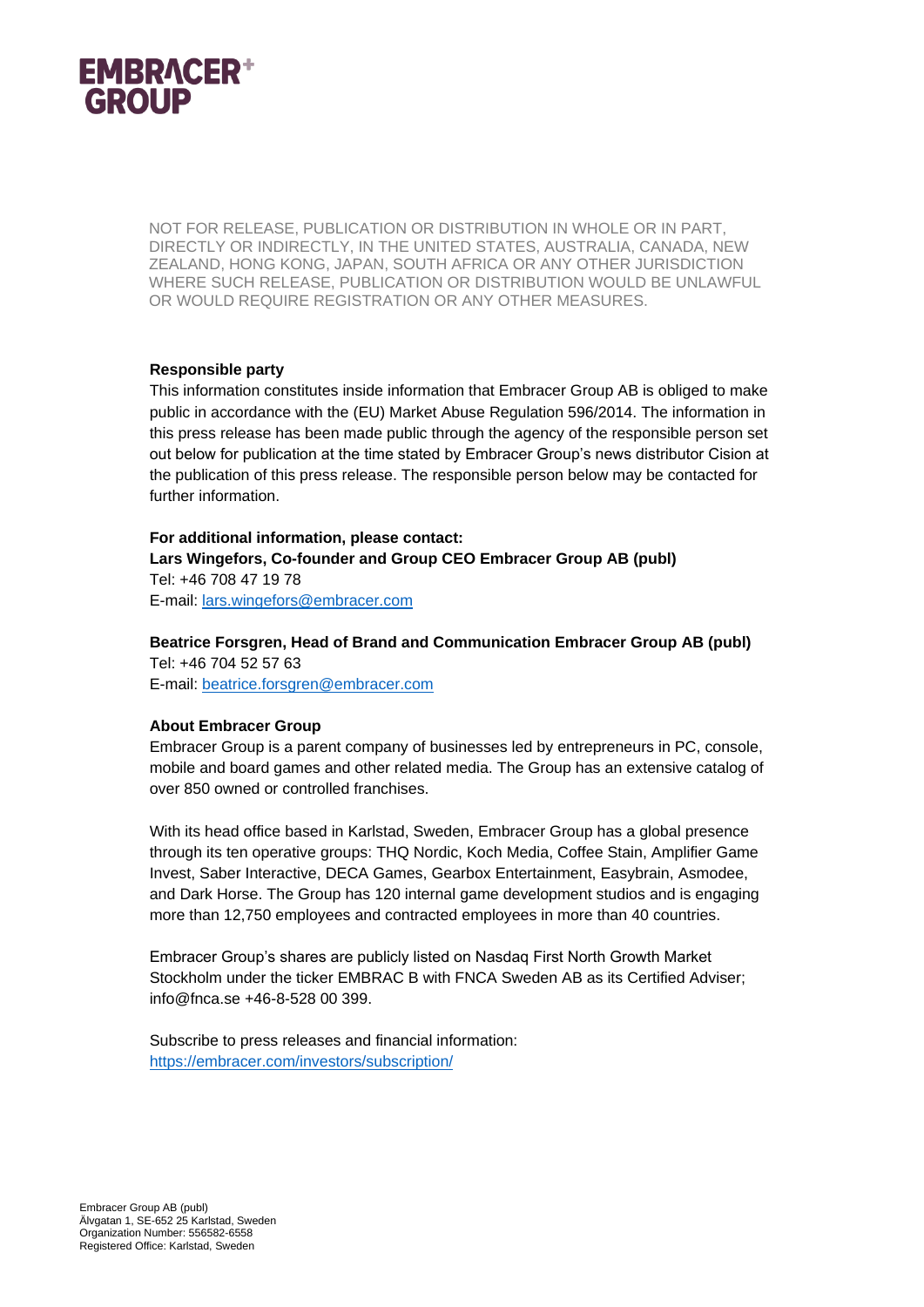

# For more information, please visit: [https://www.embracer.com](https://www.embracer.com/)

[1] Lars Wingefors AB is owned by Lars Wingefors, founder and CEO of Embracer Group, Erik Stenberg, Mikael Brodén, Klemens Kreuzer and Reinhard Pollice, co-founders of Embracer Group.

# **About Savvy Gaming Group**

Savvy Gaming Group (SGG) is a games and esports company founded to drive the longterm growth and development of esports and the wider games industry worldwide. SGG was set up and is 100 percent owned by PIF. As a global champion of this buoyant sector, SGG aims to become a global leader in games and esports through deploying significant capital over long-term horizons.

Its investments will create opportunities for participation and progression in the sector, across gender, geography, means and ability. SGG's investments are intended to drive growth of the sector globally, making it a more supportive, exciting and rewarding place for fans, players, developers, and technology innovators, and facilitating broader, more equitable access to this fast-growing, dynamic sector. SGG's CEO is Brian Ward, former head of worldwide studios at Activision Blizzard.

# **Important information**

The release, announcement or distribution of this press release may, in certain jurisdictions, be subject to restrictions. The recipients of this press release in jurisdictions where this press release has been published or distributed shall inform themselves of and follow such restrictions. The recipient of this press release is responsible for using this press release, and the information contained herein, in accordance with applicable rules in each jurisdiction. This press release does not constitute an offer, or a solicitation of any offer, to buy or subscribe for any securities in Embracer Group in any jurisdiction, neither from Embracer Group nor from someone else.

This announcement does not identify or suggest, or purport to identify or suggest, the risks (direct or indirect) that may be associated with an investment in the new shares. Any investment decision in connection with the Share Issue must be made on the basis of all publicly available information relating to the Company and the Company's shares. Such information has not been independently verified by the Global Coordinator. The information contained in this announcement is for background purposes only and does not purport to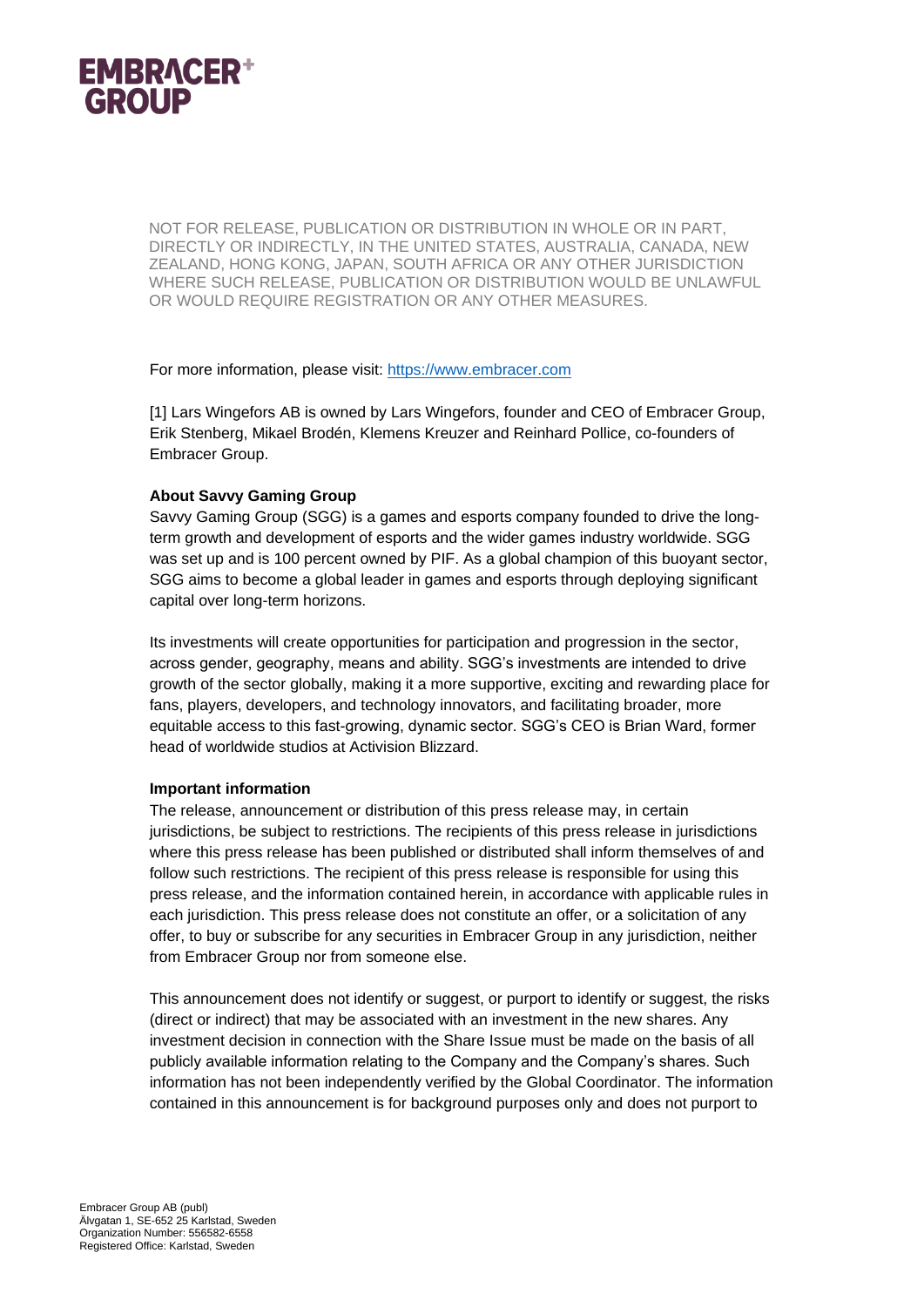

be full or complete. No reliance may be placed for any purpose on the information contained in this announcement or its accuracy or completeness. The Global Coordinator is acting for the Company in connection with the transaction and no one else and will not be responsible to anyone other than the Company for providing the protections afforded to its clients nor for giving advice in relation to the transaction or any other matter referred to herein.

This announcement does not constitute a recommendation concerning any investor's option with respect to the Share Issue. Each investor or prospective investor should conduct his, her or its own investigation, analysis and evaluation of the business and data described in this announcement and publicly available information. The price and value of securities can go down as well as up. Past performance is not a guide to future performance. Goldman Sachs is acting for SGG and no one else in connection with the Share Issue and will not be responsible to anyone other than SGG for providing the protections afforded to clients of Goldman Sachs, or for giving advice in connection with the Share Issue or any matter referred to herein.

This press release does not constitute or form part of an offer or solicitation to purchase or subscribe to securities in the United States. The securities referred to herein may not be sold in the United States absent registration or an exemption from registration under the US Securities Act of 1933, as amended (the "**Securities Act**"), and may not be offered or sold within the United States absent registration or an applicable exemption from, or in a transaction not subject to, the registration requirements of the Securities Act. There is no intention to register any securities referred to herein in the United States or to make a public offering of the securities in the United States. The information in this press release may not be announced, published, copied, reproduced or distributed, directly or indirectly, in whole or in part, within or into Australia, Hong Kong, Japan, Canada, New Zealand, Singapore, South Africa, the United States or in any other jurisdiction where such announcement, publication or distribution of the information would not comply with applicable laws and regulations or where such actions are subject to legal restrictions or would require additional registration or other measures than what is required under Swedish law. Actions taken in violation of this instruction may constitute a crime against applicable securities laws and regulations.

This press release is not a prospectus for the purposes of Regulation (EU) 2017/1129 of the European Parliament and of the Council of 14 June 2017 (the "**Prospectus**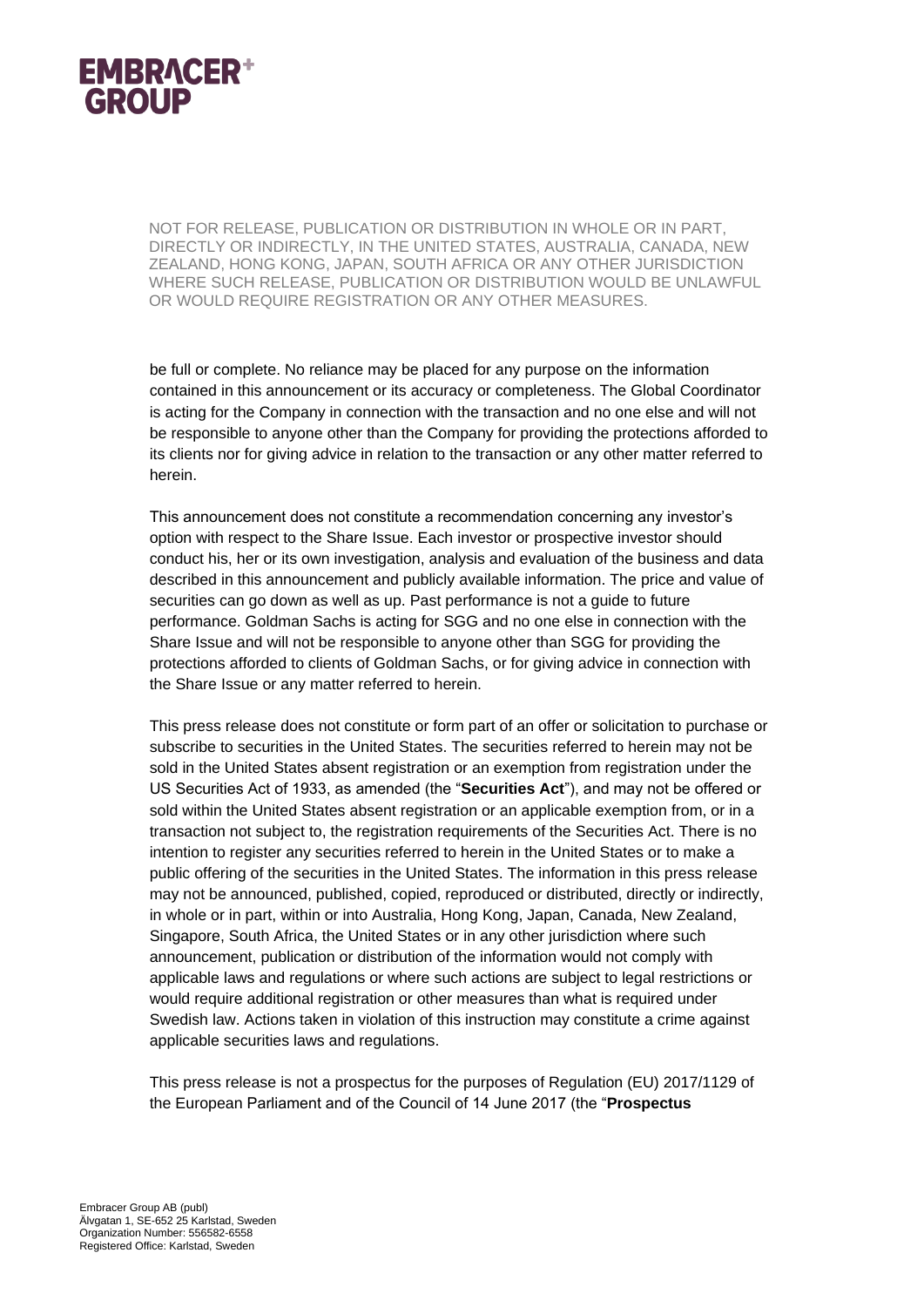

**Regulation**") and has not been approved by any regulatory authority in any jurisdiction. Embracer Group has not authorized any offer to the public of shares or rights in any member state of the EEA and no prospectus has been or will be prepared in connection with the Share Issue. In any EEA Member State, this communication is only addressed to and is only directed at qualified investors in that Member State within the meaning of the Prospectus Regulation.

In the United Kingdom, this document and any other materials in relation to the securities described herein are only being distributed to, and is only directed at, and any investment or investment activity to which this document relates is available only to, and will be engaged in only with, "qualified investors" (within the meaning of the United Kingdom version of the EU Prospectus Regulation (2017/1129/ EU) which is part of United Kingdom law by virtue of the European Union (Withdrawal) Act 2018) who are (i) persons having professional experience in matters relating to investments who fall within the definition of "investment professionals" in Article 19(5) of the Financial Services and Markets Act 2000 (Financial Promotion) Order 2005 (the "Order"); or (ii) high net worth entities falling within Article 49(2)(a) to (d) of the Order (all such persons together being referred to as "relevant persons"). In the United Kingdom, any investment or investment activity to which this communication relates is available only to, and will be engaged in only with, relevant persons. Persons who are not relevant persons should not take any action on the basis of this press release and should not act or rely on it.

#### **Forward-looking statements**

This press release contains forward-looking statements that reflect the Company's intentions, beliefs, or current expectations about and targets for the Company's future results of operations, financial condition, liquidity, performance, prospects, anticipated growth, strategies and opportunities and the markets in which the Company operates. Forward-looking statements are statements that are not historical facts and may be identified by words such as "believe", "expect", "anticipate", "intend", "may", "plan", "estimate", "will", "should", "could", "aim" or "might", or, in each case, their negative, or similar expressions. The forward-looking statements in this press release are based upon various assumptions, many of which are based, in turn, upon further assumptions. Although the Company believes that the expectations reflected in these forward-looking statements are reasonable, it can give no assurances that they will materialize or prove to be correct. Because these statements are based on assumptions or estimates and are subject to risks and uncertainties, the actual results or outcome could differ materially from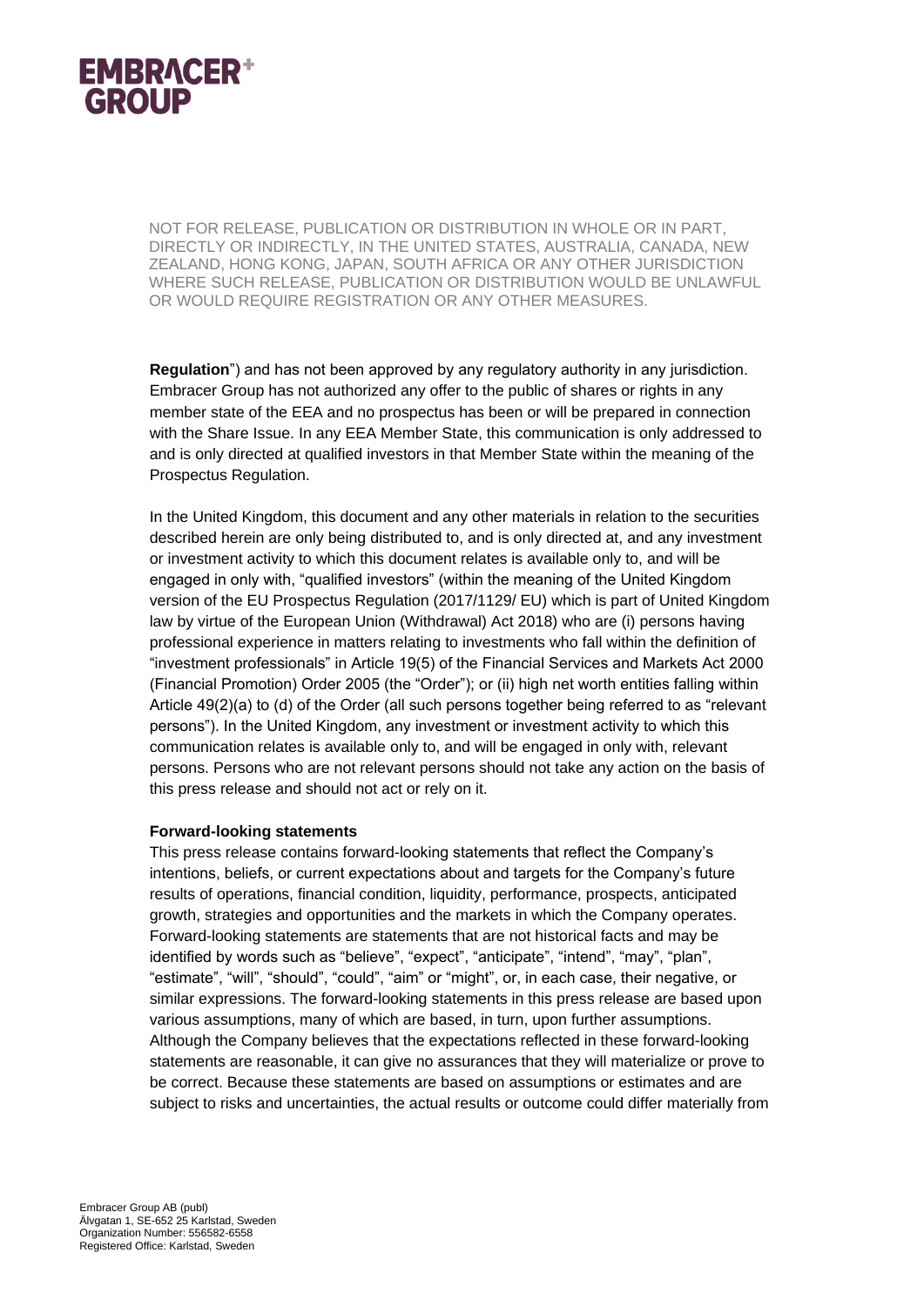# **EMBRACER+** GROUP

NOT FOR RELEASE, PUBLICATION OR DISTRIBUTION IN WHOLE OR IN PART, DIRECTLY OR INDIRECTLY, IN THE UNITED STATES, AUSTRALIA, CANADA, NEW ZEALAND, HONG KONG, JAPAN, SOUTH AFRICA OR ANY OTHER JURISDICTION WHERE SUCH RELEASE, PUBLICATION OR DISTRIBUTION WOULD BE UNLAWFUL OR WOULD REQUIRE REGISTRATION OR ANY OTHER MEASURES.

those set out in the forward-looking statements as a result of many factors. Such risks, uncertainties, contingencies and other important factors could cause actual events to differ materially from the expectations expressed or implied in this release by such forwardlooking statements. The Company does not guarantee that the assumptions underlying the forward-looking statements in this press release are free from errors and readers of this press release should not place undue reliance on the forward-looking statements in this press release. The information, opinions and forward-looking statements that are expressly or implicitly contained herein speak only as of its date and are subject to change without notice. Neither the Company nor anyone else undertakes to review, update, confirm or to release publicly any revisions to any forward-looking statements to reflect events that occur or circumstances that arise in relation to the content of this press release, unless it is not required by law or Nasdaq First North Growth Market's rule book for issuers.

# **Information to distributors**

Solely for the purposes of the product governance requirements contained within: (a) EU Directive 2014/65/EU on markets in financial instruments, as amended ("**MiFID II**"); (b) Articles 9 and 10 of Commission Delegated Directive (EU) 2017/593 supplementing MiFID II; and (c) local implementing measures (together, the "**MiFID II Product Governance Requirements**"), and disclaiming all and any liability, whether arising in tort, contract or otherwise, which any "manufacturer" (for the purposes of the MiFID II Product Governance Requirements) may otherwise have with respect thereto, the B shares in Embracer Group have been subject to a product approval process, which has determined that such shares are: (i) compatible with an end target market of retail investors and investors who meet the criteria of professional clients and eligible counterparties, each as defined in MiFID II; and (ii) eligible for distribution through all distribution channels as are permitted by MiFID II (the "EU Target Market Assessment"). Solely for the purposes of each manufacturer's product approval process in the United Kingdom, the target market assessment in respect of the shares in the Company has led to the conclusion that: (i) the target market for such shares is only eligible counterparties, as defined in the FCA Handbook Conduct of Business Sourcebook, and professional clients, as defined in Regulation (EU) No 600/2014 as it forms part of domestic law by virtue of the European Union (Withdrawal) Act 2018 ("**UK MiFIR**"); and (ii) all channels for distribution of such shares to eligible counterparties and professional clients are appropriate (the "**UK Target Market Assessment**" and, together with the EU Target Market Assessment, the "**Target Market Assessment**"). Notwithstanding the Target Market Assessment, Distributors should note that: the price of the B shares in Embracer Group may decline and investors could lose all or part of their